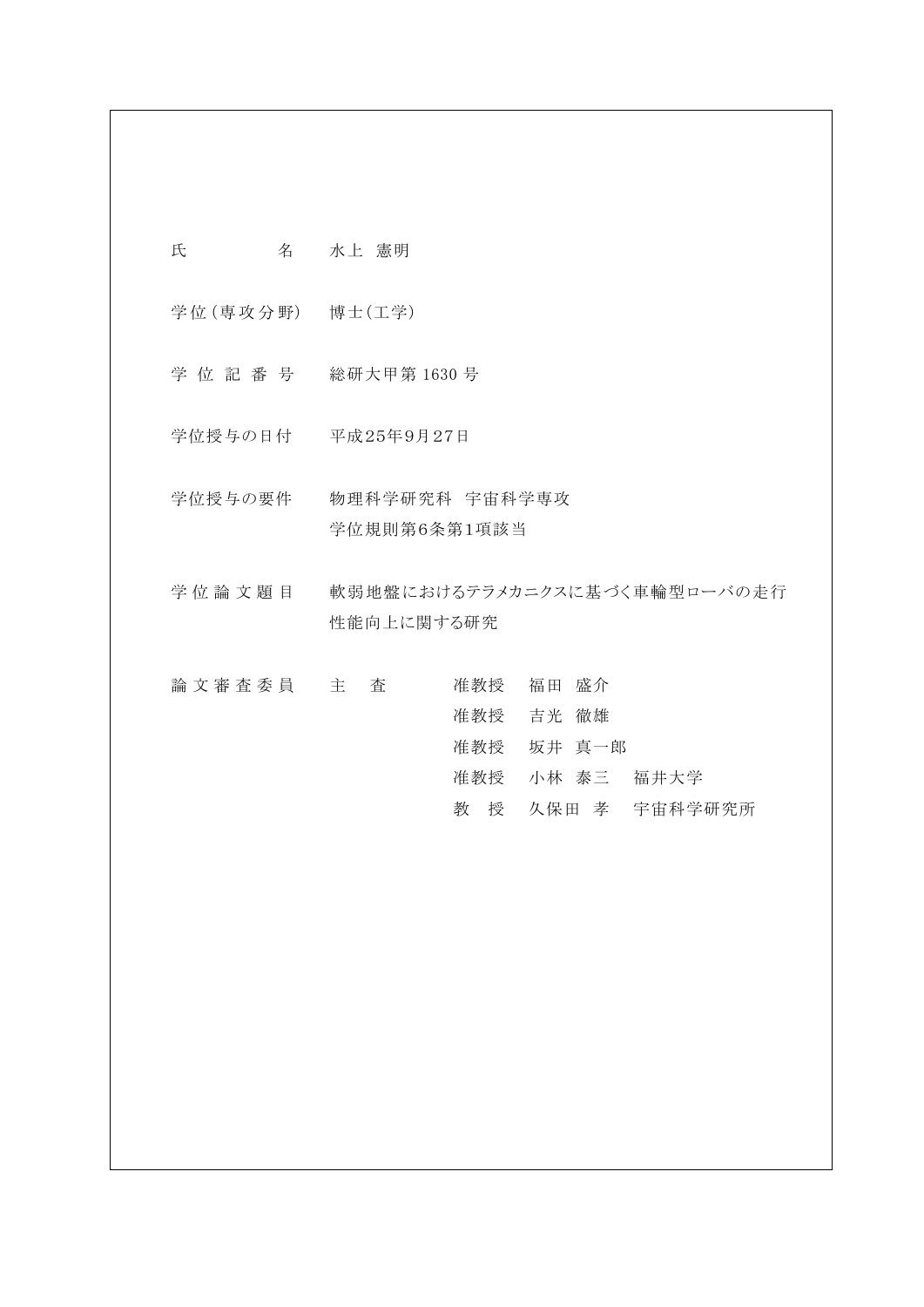## 論文内容の要旨

## Summary of thesis contents

## 軟弱地盤におけるテラメカニクスに基づく車輪型ローバの走行性能向上に関する研究 Study on Development Locomotion Performance based on Terramechanics for Wheeled Rover on Soft Ground

Many space missions are being undertaken to improve our understanding of the solar system and how to use space resources. The space exploration has possibilities that improve human life and inspires our curiosity.

There are various exploration methods such as fly-by, orbiter, sensor probe, lander, rover and sample return. The method of exploration is determined by interests of researchers and difficulties of explorations.

These days, the method of exploration is changing from the spotting type of explorations by fly-by and orbiter to the seeking type of explorations. The exploration of planetary surface by rover is focused on, because a rover is able to explore surface directly. It has opportunities to analyze rocks and soil, and to collect samples for bringing to the earth.

There have been many planetary rovers for the surface explorations, such as Sojourner and two Mars Exploration Rovers(MER), Spirit and Opportunity, operated by NASA, and Lunokhod 1 and 2 operated by former Soviet Union. Sojourner moved a total of about 100 meters around the landing area in 1997. Opportunity has traveled tens of kilometers in total on Mars up until now since 2004. Lunokhod 1 and 2 traveled tens of kilometers in total on lunar terrain in the 1970's. The exploration by rovers has enabled the scientific observations in the different terrain such as craters and hills.

When rovers travel on rough terrains, it is necessary to consider an interaction between a locomotion system and soils. Because the locomotion system easily slips and gets stuck on soft grounds and soft slopes. For developing the locomotion system to have a high mobility, many researchers have studied various locomotion systems such as a wheel mechanism, a track mechanism, a leg mechanism, and a leg-wheel mechanism. Wheel mechanism is lower traction and lower mobility on rough terrain, but multi-wheel improves traction ability and wheel with suspension improves mobility on rough terrain. Tracked mechanism has the best traction but it is said that it is vulnerable to dust and debris between the wheels and track. Advantage of leg mechanism is that it is able to move on a rough terrain better than other locomotion systems. Leg-wheel mechanism has the merit of both wheel and leg. However these locomotion systems have structurally complex and drawback of leg and leg-wheel mechanism is the complication control system. In many cases, the researchers have employed the wheel mechanism on the locomotion system of rovers. Because the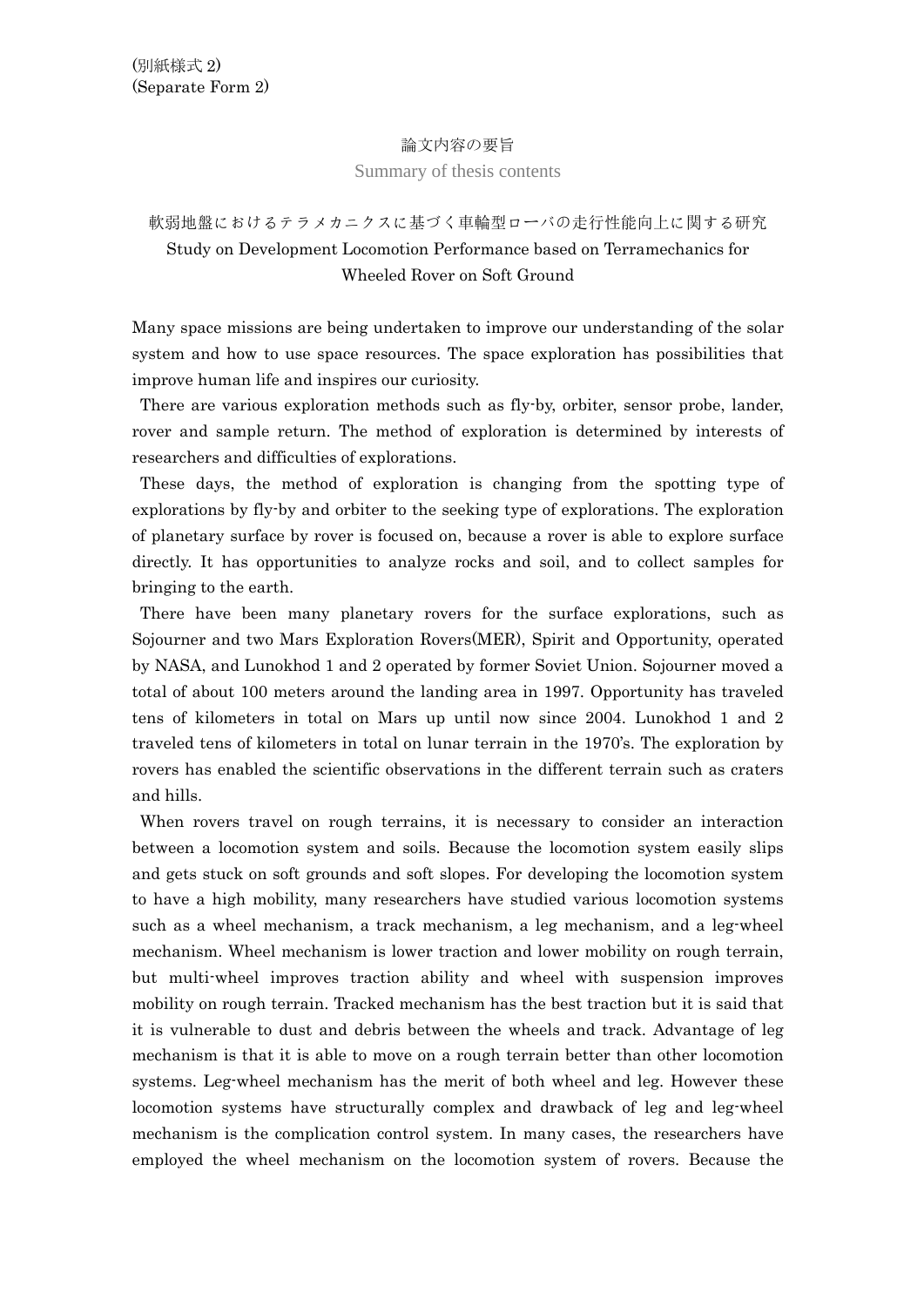wheel mechanism is easy to mount the rover and control. It is also a simple structure.

However, a wheel easily slips. When a wheel slip increases, a traction force decreases. And then the wheel gets a stuck. Because the planetary surfaces are covered with soft soil called regolith. Actually both Spirit and Opportunity's wheels have got stuck on soft soil. Opportunity successfully recovered by accelerating in the top gear in June 2006. Spirit gave up traveling in January 2010 and then it made scientific observations at the same point where it got stuck.

The decrease in wheel slip makes rovers travel efficiently, and it will make rovers achieve traveling to different areas. Many researchers have been investigating methods of a decrease in the wheel slip on soft soils. For preventing an increase in the wheel slip and a stuck, researchers have studied various approaches considering an interaction between the wheel and soils, called terramechanics.

In terramechanics, two kinds of stress model are formulated by experiments. A normal stress model is formulated from a relationship between a contact pressure and a sinkage by penetration tests. Also a shear stress model is formulated from a relationship between the shear stress and a shear displacement by soil shear tests. These empirical models of the normal stress and the shear stress are applied to a wheel surface in soils. And wheel forces and a torque are formulated using a relationship between the normal and the shear stresses on the wheel surface.

The dynamic wheel sinkage should be considered in order to achieve the decrease of wheel slip by wheel control. It is not enough that the static wheel sinkage is only considered. Because the slip ratio changes during the increase of the wheel sinkage after the wheel starts rotating. The wheel force and torque during the wheel sinkage are determined by considering the dynamic wheel sinkage, and the increased amount of sinkage and amount of the slip ratio change are determined. Thus author can predict the change of wheel state from the transient state to static state.

However, the terramechanics-based wheel model (a conventional wheel model) does not treat the process of the wheel sinking. Because the conventional wheel model only considers a static state of the wheel sinkage, and is not applicable a calculation of the wheel forces and the torque in the process of the wheel sinking. Thus when author uses the conventional wheel model in dynamic simulations, the wheel sinkage oscillates after the wheel starts rotating. Also a wheel slip ratio reaches the same value of the slip ratio in the static state regardless of a wheel angular acceleration.

In this paper, author proposes a wheel model that considers the process of the sinking in order to suppress the increase in the slip. Author formulates the wheel model to solve the problems of the wheel sinkage and the slip. At first author proposes a dynamic normal stress model considering a wheel sinking velocity in order to solve an oscillation of the wheel sinkage. The proposed dynamic normal stress model does not treat the wheel slip in the static state. Thus author proposes a shear deformation model considering a variation of a shear characteristic in order to solve the problem of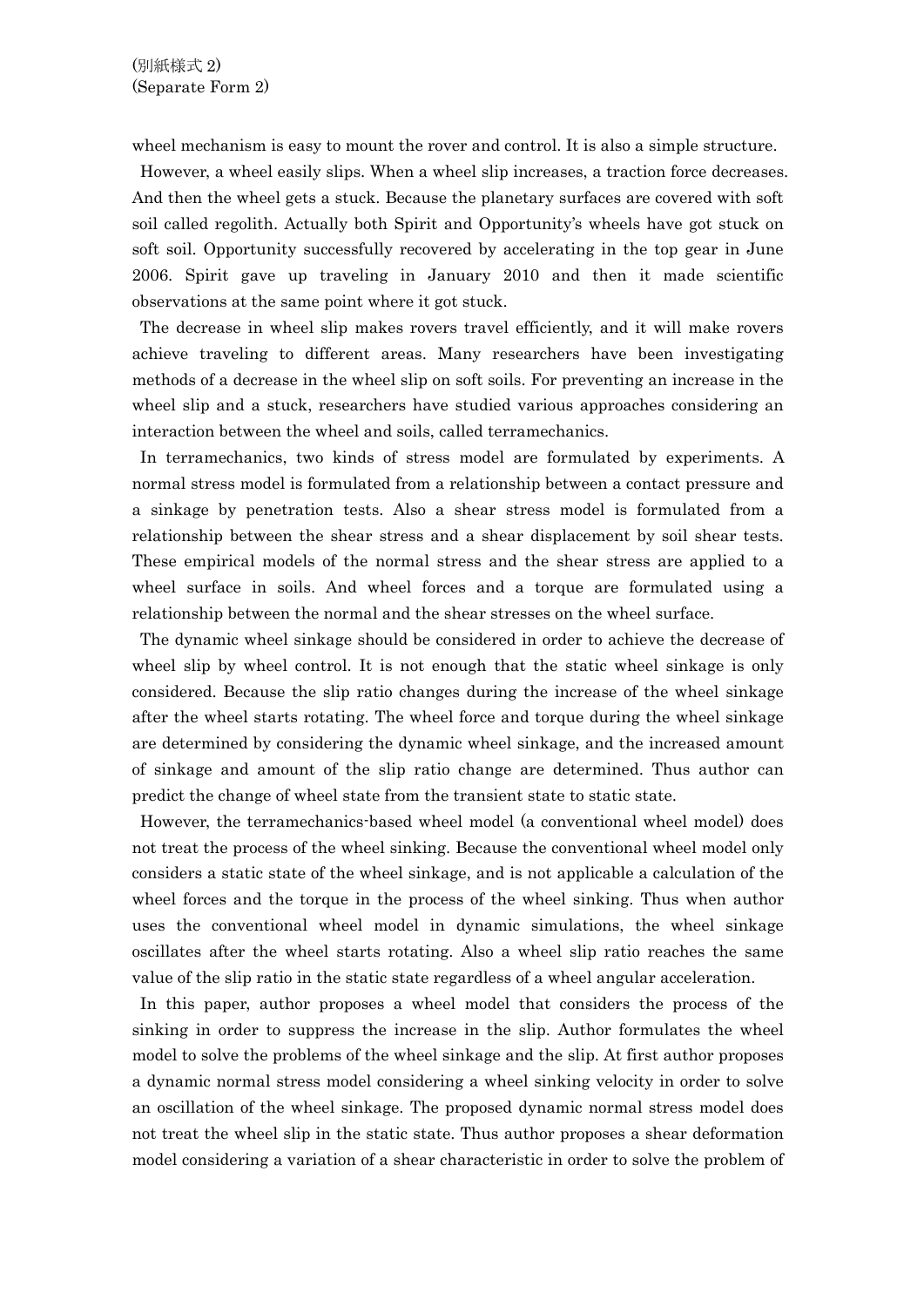the wheel slip. Then author evaluates an effectively of the proposed model by simulations. In simulations, the input is constant wheel velocity, and the soil parameters of lunar regolith simulant and dry sand are utilized. The wheel force and torque are calculated using a slip ratio and a wheel sinkage via terramechanics-based wheel model. The forces and torque are used to update the wheel velocity and the wheel sinkage for the subsequent time step, and the wheel velocity is used to update the slip ratio.

Author also performs a single wheel experiments by understanding characteristic of wheel sinkage and slip when author inputs different wheel angular acceleration. Then author evaluates a practicality of the proposed model. At first, author performs a shear test to understand a parameter of the shear deformation modulus, and then author compares experiments results and simulation results that are used the proposed models and conventional model.

This paper is organized as follows. Section 2 describes the wheel dynamics model considering a wheel sinkage motion. Author focuses on a single rigid driving wheel in the process from a start to a finish of the wheel sinking. Also author defines the wheel model based on terramechanics. Section 3 describes a proposal of a wheel model that solves the problem of the wheel sinkage. At first author shows a simulation result using the conventional wheel model and point the problem of the wheel sinkage. Then author proposes the dynamic normal stress model that considers the wheel sinking velocity and a state variation of soils. Section 4 describes a proposal of the wheel model that solves the problem of the wheel slip. Author proposes the shear deformation model that considers a variation of the shear characteristic. And author evaluates the proposed models by simulations whether the proposed models are appropriate. Moreover, author performs the shear test to understand the parameter of the shear deformation modulus. Section 5 describes a single wheel experiments. Author understands characteristic of wheel sinkage and slip by inputting different wheel angular acceleration, and evaluates practicality of the proposed models by comparing experimental results and simulation results.